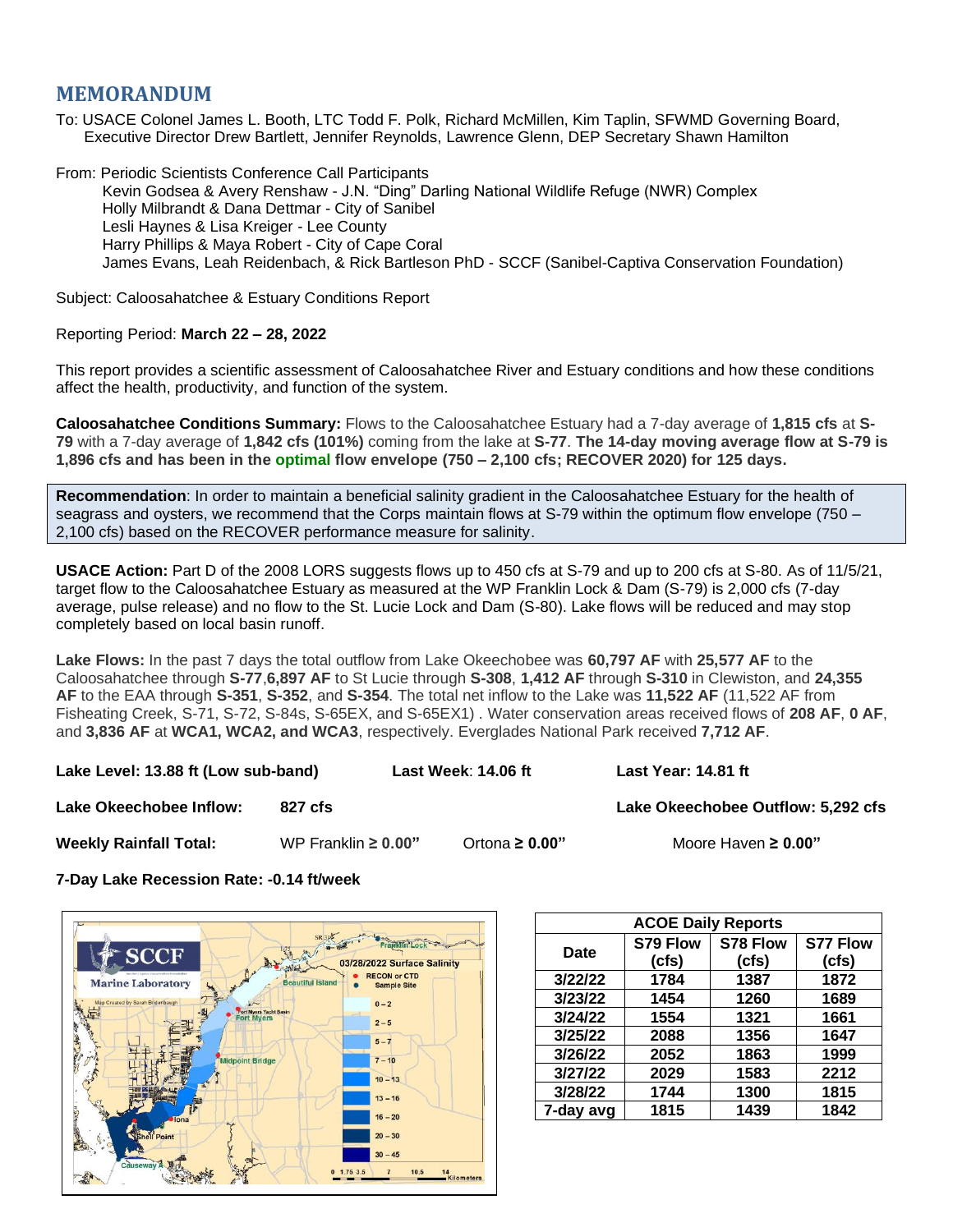### **Caloosahatchee Estuary Page 2 of 4**



| <b>Light Penetration</b>                                       |                   |                         |                  |                                |  |  |  |
|----------------------------------------------------------------|-------------------|-------------------------|------------------|--------------------------------|--|--|--|
| <b>Site</b>                                                    | 25% Iz            | Target<br><b>Values</b> | <b>Turbidity</b> | <b>Target</b><br><b>Values</b> |  |  |  |
|                                                                | meters            |                         | NTU              |                                |  |  |  |
| <b>Fort Myers</b>                                              | <b>ND</b>         | > 1                     | <b>ND</b>        | < 18                           |  |  |  |
| <b>Shell Point</b>                                             | 1.72 <sup>c</sup> | >2.2                    | 1.9              | < 18                           |  |  |  |
| Causeway                                                       | 2.41 <sup>m</sup> | > 2.2                   | 0.7              | < 5                            |  |  |  |
| 25% Iz is the denth (z) where irradiance (I) is 25% of surface |                   |                         |                  |                                |  |  |  |

*25% Iz is the depth (z) where irradiance (I) is 25% of surface irradiance. Target values indicate the depth of light penetration needed for healthy seagrass.* m measured, c calculated

**Cyanobacteria Status:** On 3/28/22 sampling for cyanobacteria by the Lee County Environmental Lab reported the **presence** of *Dolichospermum* and *Microcystis* at the **Alva Boat Ramp** as streaks with no accumulation. *Dolichospermum* and *Microcystis* were **moderately abundant** at the **Davis Boat Ramp** and upstream of the **Franklin Locks** with streaks and accumulation along the seawall.

**Upper Estuary Conditions:** The 30-day average surface salinity at the Fort Myers Yacht Basin was **2.8 psu**, within the suitable range for tape grass.

**Lower Estuary Conditions:** The average salinity at Shell Point RECON was **27.5 psu**, within the optimal range for oysters and seagrasses. Water column chlorophyll was low and diatoms were the dominant plankton group at the Sanibel Causeway. *Pseudo*-*nitzschia* was dominant along a transect off Ft. Myers Beach on 3/23/22.

| <b>Monitor Site</b>           | Salinity (psu) <sup>a</sup> | DisS O <sub>2</sub> | <b>FDOM</b> | Chlorophyll   |
|-------------------------------|-----------------------------|---------------------|-------------|---------------|
|                               | [previous week]             | $(mg/L)^b$          | $(gsde)^c$  | $(\mu g/L)^d$ |
| <b>Beautiful Island</b>       | $0.2 - 0.6$ [-------]       | --------            |             | -------       |
| <b>Fort Myers Yacht Basin</b> | $1.2 - 4.9$ [0.5 - 4.4]     | -------             | 163         | -------       |
| <b>Shell Point</b>            | $15 - 34$ [16 - 32]         | $5.1 - 7.3$         | 53.7        | 2.9           |
| <b>McIntyre Creek</b>         | $31.5 - 34.3$ [30.0 - 32.4] | $3.1 - 9.7$         | -------     |               |
| <b>Tarpon Bay</b>             | $30.6 - 34.6$ [30.7 - 33.4] | $4.6 - 7.9$         |             |               |
| <b>Wulfert Flats</b>          | $25.7 - 34.2$ [13.5 - 32.4] | $2.7 - 8.3$         |             | $2.6 - 19.4$  |

#### **Water Quality Conditions**

**Red values are outside of the preferred range.**

**<sup>a</sup> Salinity target values: BI < 5, FM < 10, SP = 10 – 30**

**<sup>b</sup> Dissolved O<sup>2</sup> target values: all sites > 4**

**<sup>c</sup> FDOM target values: BI < 70, FM < 70, SP < 11**

**<sup>d</sup> Chlorophyll target values: BI < 11, FM < 11, SP < 11** 

**<sup>s</sup> Single sonde lower and surface layer or surface grab lab measurement**

**------- no data**

**Red Tide:** On 3/25/22, the FWC reported that *K. brevis* was observed In Southwest Florida over the past week, K. brevis was observed at background concentrations in one sample each from offshore of Collier and Monroe counties.

**Wildlife Impacts:** In the past week (3/20 – 3/29), the CROW wildlife hospital on Sanibel received 7 toxicosis patients:3 double crested cormorants (1 died, 1 released, 1 still at CROW), and 1 common gallinule (died), 1 herring gull (still at CROW), 1 laughing gull (still at CROW), and 1 royal tern (still at CROW).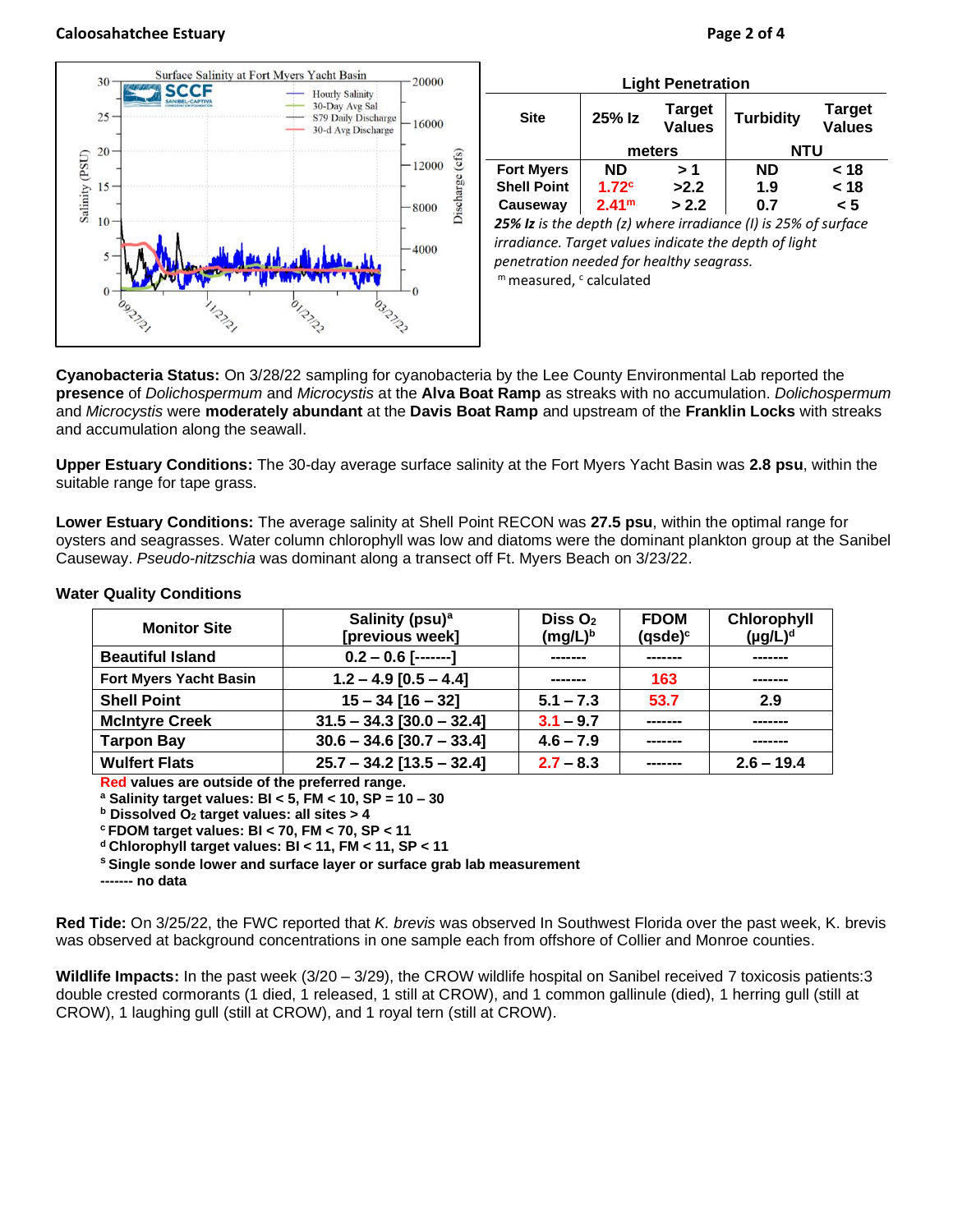

Daily average bottom salinity data for the last 14-days from sampling locations within the tidal Caloosahatchee River Estuary relative to oyster health (Sanibel, Shell Point and Cape Coral) and tape grass (*Vallisneria americana*) health (Ft. Myers only) conditions.



Water clarity at Lighthouse Beach Park on 3/25/22 at 8:22 AM on a rising tide (low tide: -0.46ft @ 2:25 AM). [Lighthouse Beach Park](https://aerialwq.sccf.org/lighthouse/virtualtour/)  [Virtual Tour.](https://aerialwq.sccf.org/lighthouse/virtualtour/)



*Pseudo*-*nitzschia* was the dominant diatom along a transect off Ft. Myers Beach on 3/23/22. *SCCF*